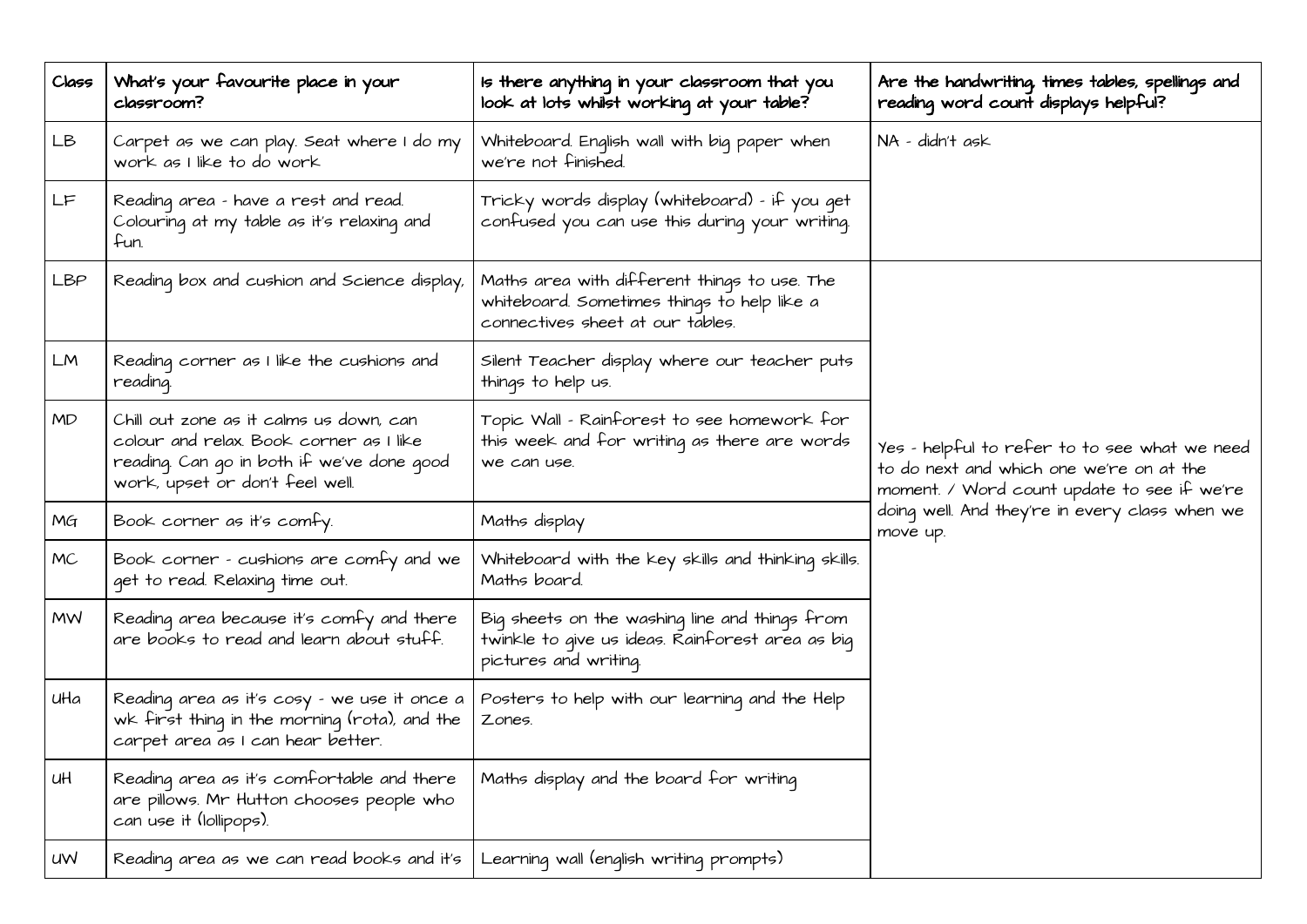| I a quiet area. And we have fun and talk to |  |
|---------------------------------------------|--|
| l our friends.                              |  |

## **Favourite Authors**

David Walliams, Roald Dahl, Daisy Meadows (Rainbow Magic), Jacqueline Wilson, Michael Morpurgo, Liz Pichon (Tom Gate), Francesca Simon (Horrid Henry) Jeff Kinney (Diary of a Wimpy Kid), JK Rowling and Roger Hargreaves (Mr Men)

## Design for 'skills court' activities KS2 (New Year 5 Sports Leaders to run.. starting 2nd half of summer term)

| <b>Monday</b>                  | <b>Tuesday</b>                    | Wednesday                                       | <b>Thursday</b>                  | <b>Friday</b>                                                                                                                    |
|--------------------------------|-----------------------------------|-------------------------------------------------|----------------------------------|----------------------------------------------------------------------------------------------------------------------------------|
| <b>Tennis</b>                  | <b>Badminton</b>                  | <b>Football Skills Practice</b>                 | <b>Sports Day Practice</b>       | <b>Mixed Skills</b>                                                                                                              |
| Nets, rackets and tennis balls | Nets, rackets and<br>shuttlecocks | Footballs, cones for dribbling<br>exercises etc | Egg and Spoon, sacks,<br>hurdles | Throwing and catching<br>accurately: bean bags,<br>buckets, hoops, balls and<br>foam javelin sticks<br><b>Balancing: hoppers</b> |

## Learning Outside the Classroom - Favourite Experience (this year and in the past)

|                  |                                                                                           | <b>This Year</b>                                                                                                                                                                                                                                                                                                                                         | <b>Past Memories</b>                          |
|------------------|-------------------------------------------------------------------------------------------|----------------------------------------------------------------------------------------------------------------------------------------------------------------------------------------------------------------------------------------------------------------------------------------------------------------------------------------------------------|-----------------------------------------------|
| KS1              | Rosie, LBa<br>Maya, LBP<br>Jacob, LBP<br>Anais, LM<br>Dylan, LM<br>Alex, LF<br>George, LF | Hopping and sounding things out, minibeast picnic<br>Forest Schools - roasting marshmallows<br>Hadley Hills sliding down the hill on planks<br>Zoo, reading in a different class going in the hall, swimming<br>Hadley Hills, swimming, Zoo<br>Science experiment -added food dye and water<br>Minibeast picnic and hunt then wrote about it in Literacy | Beach<br>Beach<br>Sports Day - the break part |
| LKS <sub>2</sub> | Laura, MG<br><b>Archie, MG</b><br>Jasmine, MD                                             | School Trip, Beach Trip pyramids<br>Rainforests at Zoo, Egypt at beach<br>Finding out what was natural or manmade                                                                                                                                                                                                                                        | Animals in the museum, swimming<br>Museum     |